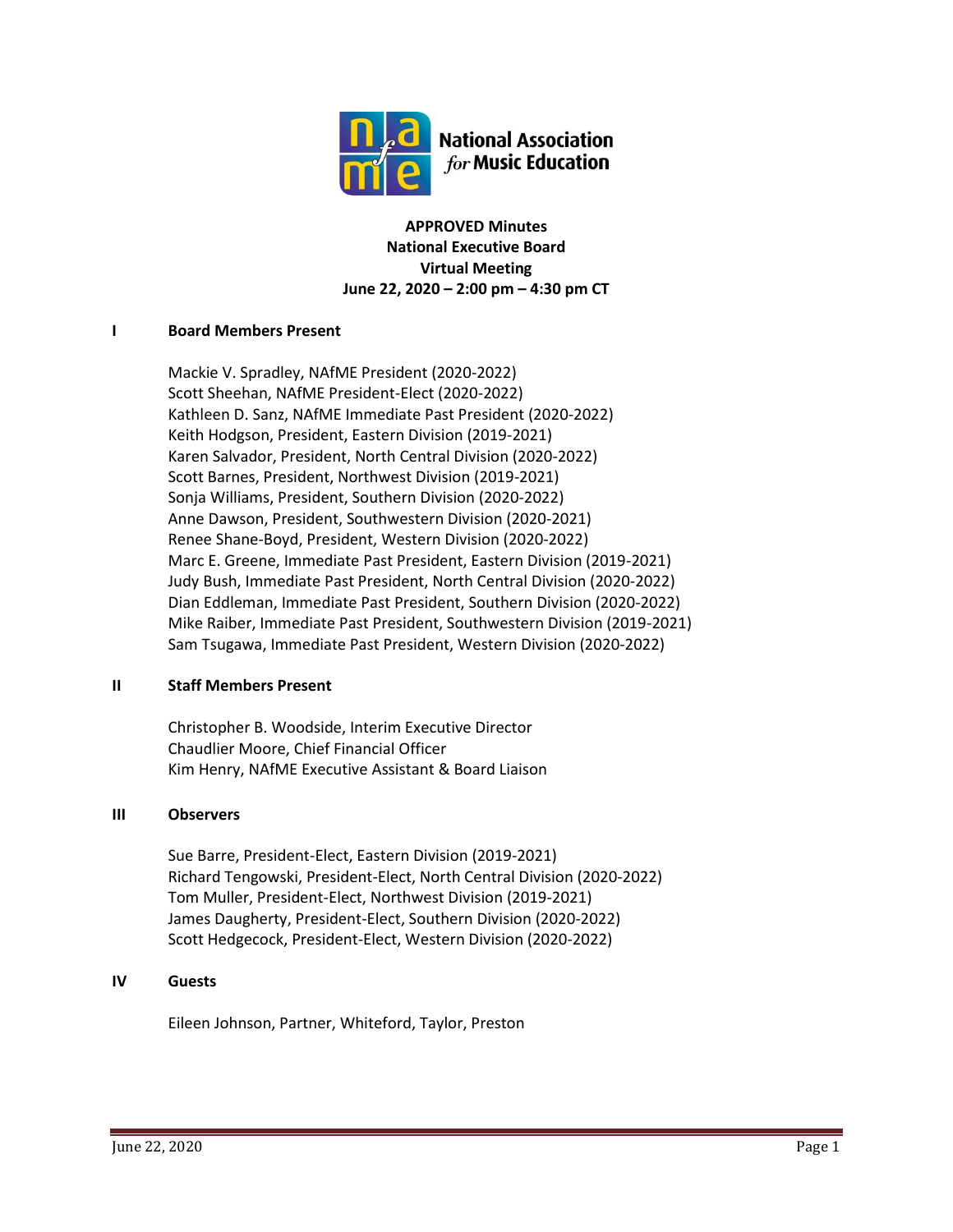## **V Call to Order**

President Mackie V. Spradley called the meeting to order at 2:00 p.m. Central Time on Monday, June 22, 2020.

### **VI Review and Adoption of Agenda (Appendix A)**

*IT WAS MOVED BY SALVADOR, SECONDED BY GREENE, AND CARRIED UNANIMOUSLY TO ADOPT THE AGENDA, INCLUDING THE CONSENT AGENDA, WITH FLEXIBILITY AS DIRECTED BY THE PRESIDENT AS PRESENTED:*

- *APPROVAL OF SOUTHWEST DIVISION NOMINATING COMMITTEE*
	- o *GARY BRANDES (MO)*
	- o *MARTHA GABLE (KS)*
- *APPROVAL OF NAFME REPRESENTATIVE COUNCIL APPOINTMENTS BY DIVISION*

| O        | <b>COLLEGIATE ADVISORY COUNCIL</b>         | <b>EASTERN DIVISION: HEIDI WELCH, NH</b><br><b>NORTHWEST DIVISION: LORI GRAY, ID</b> |
|----------|--------------------------------------------|--------------------------------------------------------------------------------------|
|          |                                            | SOUTHWESTERN DIVISION: BRETT MARTINEZ, KS                                            |
| $\Omega$ | <b>COUNCIL FOR BAND EDUCATION</b>          | <b>EASTERN DIVISION: CAITLIN RAMSEY, ME</b>                                          |
|          |                                            | <b>NORTHWEST DIVISION: STEPHEN PICKARD,</b>                                          |
|          |                                            | WA                                                                                   |
|          |                                            | <b>SOUTHWESTERN DIVISION: DAMIAN</b>                                                 |
|          |                                            | JOHNSON, KS                                                                          |
| $\Omega$ | <b>COUNCIL FOR CHORAL EDUCATION</b>        | <b>EASTERN DIVISION: STEFANIE WEIGAND, UT</b>                                        |
|          |                                            | <b>NORTHWEST DIVISION: COREEN DUFFY, MT</b>                                          |
|          |                                            | SOUTHWESTERN DIVISION: WESLEY E. SINGLETON,                                          |
|          |                                            | OK                                                                                   |
| O        | <b>COUNCIL FOR GENERAL MUSIC EDUCATION</b> | EASTERN DIVISION: JENNIFER KAUFFMAN, MD                                              |
|          |                                            | NORTHWEST DIVISION: STEPHANIE BENISCHEK, OR                                          |
| O        | <b>COUNCIL FOR GUITAR EDUCATION</b>        | <b>EASTERN DIVISION: JAYSON MARTINEZ, NJ</b>                                         |
|          |                                            | <b>NORTHWEST DIVISION: ERIK LARSON, ID</b>                                           |
|          |                                            | SOUTHWESTERN DIVISION: EDUARDO TRUJILLO, NM                                          |
|          |                                            | SOUTHERN DIVISION: KEVIN VIGIL, VA                                                   |
|          |                                            | <b>WESTERN DIVISION: DARIN AU, HI</b>                                                |
| $\circ$  | <b>COUNCIL FOR INNOVATIONS EDUCATION</b>   | <b>EASTERN DIVISION: CHRISTIAN CHARLES</b>                                           |
|          |                                            | <b>GIDDINGS, ME</b>                                                                  |
|          |                                            | <b>NORTHWEST DIVISION: MATT SWANSON, WA</b>                                          |
|          |                                            | SOUTHERN DIVISION: RUTH PETERSEN, NC-                                                |
|          |                                            | <b>INTERIM APPOINTMENT</b>                                                           |
|          |                                            | <b>SOUTHWESTERN DIVISION: JOCELYN</b>                                                |
|          |                                            | PRENDERGAST, MO                                                                      |
| O        | <b>COUNCIL FOR JAZZ EDUCATION</b>          | <b>EASTERN DIVISION: PAUL CARR, MD</b>                                               |
|          |                                            | <b>NORTHWEST DIVISION: SCOTT BROWN, WA</b>                                           |
|          |                                            | SOUTHWESTERN DIVISION: GRANT MALEDY,                                                 |
|          |                                            | <b>MO</b>                                                                            |
| O        | <b>COUNCIL FOR MUSIC COMPOSITION</b>       | <b>EASTERN DIVISION: BRIAN ZELLER, NY</b>                                            |
|          |                                            | NORTHWEST DIVISION: SHEENA DHAMSANIA,<br><b>NY</b>                                   |
|          |                                            | SOUTHWESTERN DIVISION: RYAN MAIN, MO                                                 |
|          |                                            |                                                                                      |
|          |                                            |                                                                                      |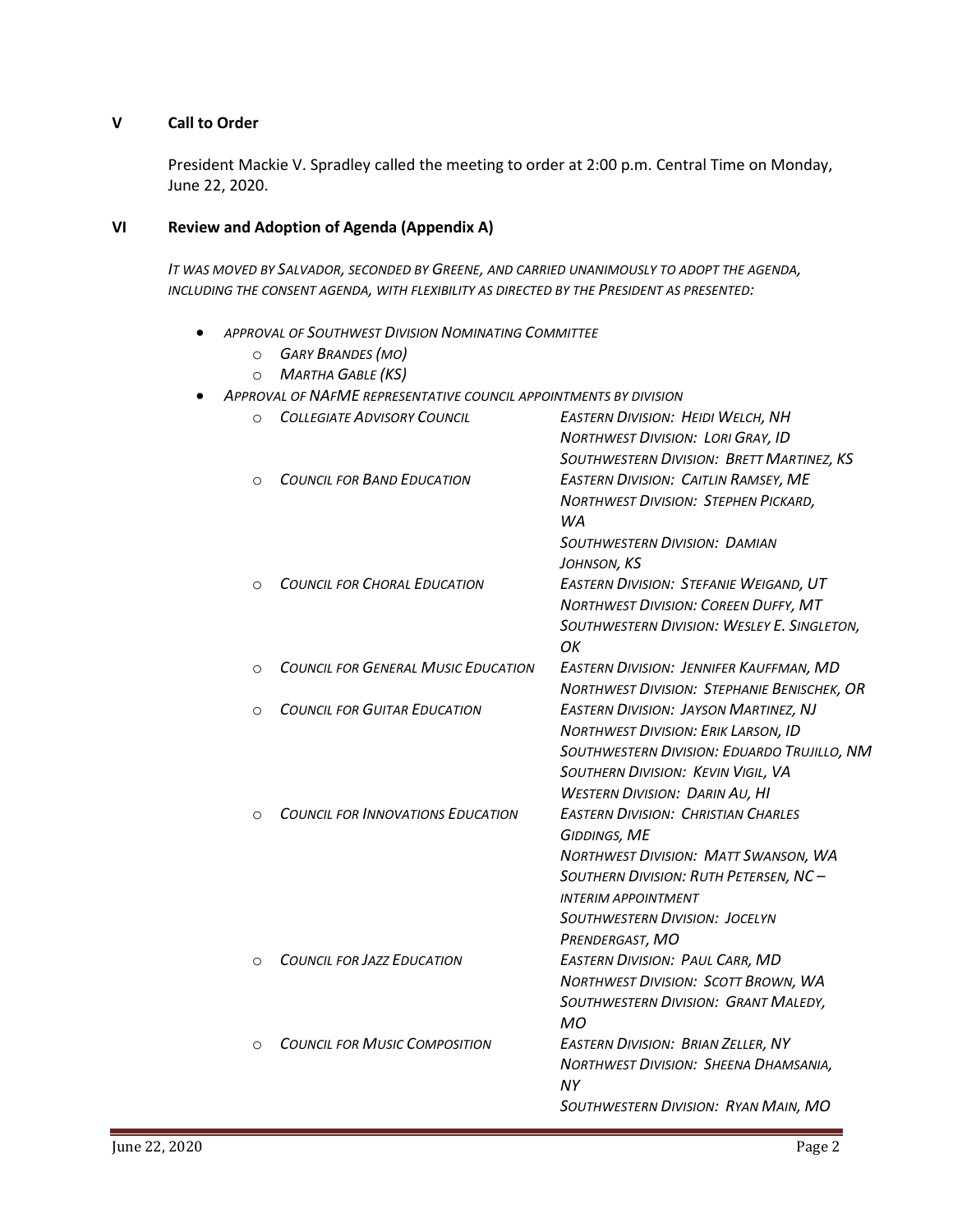| $\Omega$                                                      | <b>COUNCIL OF MUSIC PROGRAM LEADERS</b>                                  | <b>EASTERN DIVISION: JUDITH HAWKINS, MD</b><br>NORTHWEST DIVISION: ANN MEDELLIN, WA<br>SOUTHWESTERN DIVISION: MARTHA GABEL,<br>ΚS |  |
|---------------------------------------------------------------|--------------------------------------------------------------------------|-----------------------------------------------------------------------------------------------------------------------------------|--|
|                                                               |                                                                          | <b>WESTERN DIVISION: SCOTT BURGENER, AZ-</b><br><b>INTERIM APPOINTMENT</b>                                                        |  |
| $\Omega$                                                      | <b>COUNCIL FOR ORCHESTRAL EDUCATION</b>                                  | <b>EASTERN DIVISION: SARAH GULISH, PA</b><br>NORTHWEST DIVISION: NATHAN RODAHL, WA<br>SOUTHWESTERN DIVISION: SUMMER MILLER, KS    |  |
| $\Omega$                                                      | <b>COUNCIL FOR MUSIC HONOR SOCIETY</b>                                   | NORTHWEST DIVISION: ANNE MEDELLIN, WA<br>SOUTHWEST DIVISION: SARAH SACCO, MO                                                      |  |
|                                                               | APPROVAL OF NAFME REPRESENTATIVE COUNCIL APPOINTMENTS - MEMBERS-AT-LARGE |                                                                                                                                   |  |
| $\circ$                                                       | <b>COUNCIL FOR BAND EDUCATION</b>                                        | MATTHEW ARAU, WILLIAM FOSTER, JOHN<br>MILLER                                                                                      |  |
| $\circ$                                                       | <b>COUNCIL FOR GENERAL MUSIC</b>                                         | ANNA HALLIDAY, ASHLEY PEEK                                                                                                        |  |
| $\circ$                                                       | <b>COUNCIL FOR GUITAR</b>                                                | <b>BRIAN LEVANGER, ROBERT PETHEL, RICARDO</b><br>PAZ                                                                              |  |
| $\Omega$                                                      | <b>COUNCIL FOR INNOVATIONS</b>                                           | CHRISTOPHER BURNS, RADIO CREMATA,<br><b>JONATHAN KLADDER</b>                                                                      |  |
| $\Omega$                                                      | <b>COUNCIL FOR JAZZ</b>                                                  | LENORA HELM HAMMONDS, SEAN JONES,<br><b>PETER SAMPSON</b>                                                                         |  |
| $\circ$                                                       | <b>COUNCIL FOR MUSIC COMPOSITION</b>                                     | CAROLYN BENNETT, MIRIAM CAPELLAN,<br><b>DANIEL DEUTSCH</b>                                                                        |  |
| $\circ$                                                       | <b>COUNCIL FOR MUSIC PROGRAM LEADERS</b>                                 | SEAN CHASTAIN, HEATHER KATZ COTE, JEANNE<br><b>REYNOLDS</b>                                                                       |  |
| APPROVAL OF MEJ EDITORIAL AND ADVISORY COMMITTEE APPOINTMENTS |                                                                          |                                                                                                                                   |  |
| $\circ$                                                       | <b>ACADEMIC EDITOR POSITIONS</b>                                         | CORIN OVERLAND, CHAIR                                                                                                             |  |
|                                                               |                                                                          | DOUG ORZOLEK, ASSOCIATE ACADEMIC                                                                                                  |  |
|                                                               |                                                                          | <b>EDITOR</b>                                                                                                                     |  |
|                                                               |                                                                          | <b>MICHELE KASCHUB, PAST EDITOR</b>                                                                                               |  |
| $\Omega$                                                      | <b>EDITORIAL COMMITTEE POSITIONS</b>                                     | JACOB BERGLIN, MARA CULP, JOHN KRATUS,<br>EDWARD MCCLELLAN, KELLY PARKES, HYESOO                                                  |  |
|                                                               |                                                                          | YOO, MICHAEL ZELENAK                                                                                                              |  |
| $\circ$                                                       | <b>ADVISORY BOARD</b>                                                    | JULIE BANNERMAN, JAMES BOWYER II, ERIC                                                                                            |  |
|                                                               |                                                                          | BRANSCOME, KELLY BYLICA, CODY GIFFORD,<br><b>NANCY GLEN, TIMOTHY GROULX, JOSEF</b>                                                |  |
|                                                               |                                                                          | HANSON, DAVID HEDGECOTH, EDWARD                                                                                                   |  |
|                                                               |                                                                          | HOFFMANN, MICHAEL HUDGSON, JAMILA                                                                                                 |  |
|                                                               |                                                                          | MCWHIRTER, KATHLEEN MELAGO, BRYAN                                                                                                 |  |
|                                                               |                                                                          | NICHOLS, BRYAN POWELL, GARETH SMITH,                                                                                              |  |
|                                                               |                                                                          | JUI-CHING WANG, JOHN WAYMAN, BRIAN                                                                                                |  |
|                                                               |                                                                          | <b>WEIDNER, ERIN ZAFFINI</b>                                                                                                      |  |
|                                                               | APPROVAL OF JRME ASSOCIATE EDITOR AND EDITORIAL COMMITTEE APPOINTMENTS   |                                                                                                                                   |  |
| $\circ$                                                       | <b>EXECUTIVE COMMITTEE</b>                                               | SEAN POWELL, LAUREN KAPALKA RICHERME,                                                                                             |  |
|                                                               |                                                                          | <b>BRIDGET SWEET, MATTHEW THIBEAULT,</b>                                                                                          |  |
|                                                               |                                                                          | <b>BRIAN WESOLOWSKI, NATHAN BOUNVIRI,</b>                                                                                         |  |
|                                                               |                                                                          | <b>PAUL EVANS</b>                                                                                                                 |  |
|                                                               | APPROVAL OF UPDATE EDITORIAL COMMITTEE APPOINTMENTS                      |                                                                                                                                   |  |

÷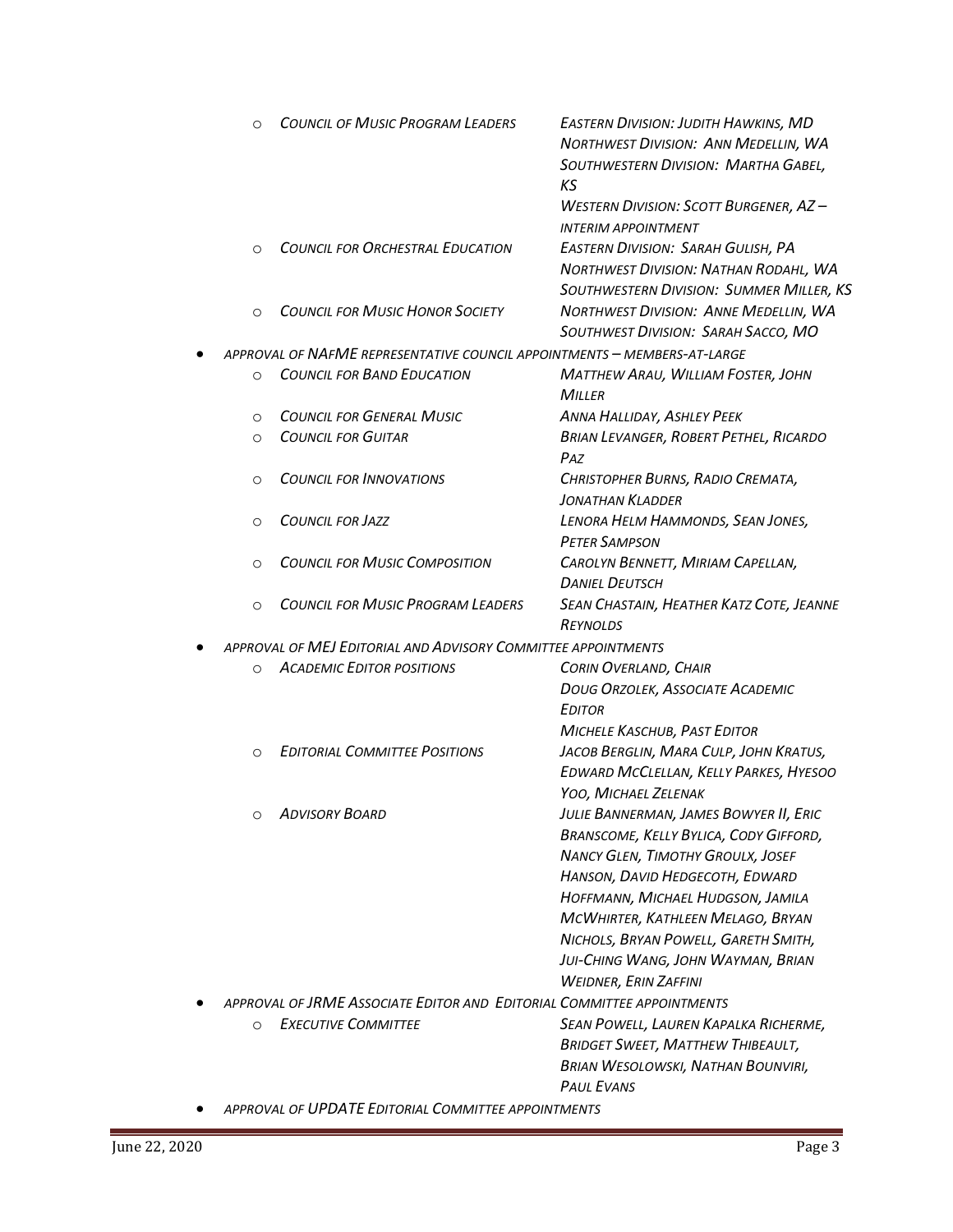|           | <b>EDITORIAL COMMITTEE</b><br>$\bigcap$           | RESEARCHER: MELISSA BAUGHMAN, JARED      |  |
|-----------|---------------------------------------------------|------------------------------------------|--|
|           |                                                   | RAWLINGS, MATTHEW WILLIAMS               |  |
|           |                                                   | CLINICIAN: JOHANNA ABRIL, CASEY          |  |
|           |                                                   | CLEMENTSON, JOHN RINE ZABANAL            |  |
| $\bullet$ | APPROVAL OF SMTE EXECUTIVE COMMITTEE APPOINTMENTS |                                          |  |
|           | <b>EXECUTIVE COMMITTEE</b><br>$\bigcap$           | <b>SEAN POWELL, CHAIR</b>                |  |
|           |                                                   | <b>SOUTHERN DIVISION: ANGELA MUNROE</b>  |  |
|           |                                                   | <b>SOUTHWESTERN DIVISION: DON TAYLOR</b> |  |
| $\bullet$ | APPROVAL OF JMTE EDITORIAL COMMITTEE APPOINTMENTS |                                          |  |
|           | <b>EDITORIAL COMMITTEE</b>                        | DIANA DANSEREAU, MICHELE HENRY,          |  |

*IT WAS MOVED BY SHEEHAN, SECONDED BY BUSH, AND CARRIED UNANIMOUSLY TO REMOVE THE APPROVAL OF THE NORTHWEST DIVISION NOMINATING COMMITTEE FROM THE CONSENT AGENDA FOR FURTHER DISCUSSION BY THE NEB.*

*STEPHANIE PRICHARD, MICHAEL HOPKINS*

### **VII Reports**

### **A Report of Chair, Executive Committee**

President Mackie V. Spradley led a review of the current contract for the Executive Director search. The board discussed with NAfME counsel, Eileen Johnson, Partner, Whiteford, Taylor, Preston the different options to move forward.

*WITHOUT OBJECTION, IT WAS CARRIED UNANIMOUSLY TO GO INTO EXECUTIVE SESSION AT 3:37 P.M.*

*WITHOUT OBJECTION, IT WAS CARRIED UNANIMOUSLY TO RETURN TO REGULAR SESSION AT 3.52 P.M.*

The Board returned from Executive Session and reported out that it had discussed financial, budget, personnel, and program development issues.

*IT WAS MOVED BY RAIBER, SECONDED BY EDDLEMAN, AND CARRIED UNANIMOUSLY TO PAUSE OUR EXECUTIVE DIRECTOR SEARCH AND PAY THE REMAINING \$18,000.00 ON THE CONTRACT, WITH THE OPTION TO RESUME OUR SEARCH AT A DATE NEGOTIATED WITH THE FIRM.*

President Spradley requested the board review a change to policy VI.A.001 Membership Year and Processing. The requested changes address the ability for the state MEAs to choose either an anniversary date renewal model or a uniform renewal date model. The current policy does not contain that flexibility.

*IT WAS MOVED BY BARNES, SECONDED BY TSUGAWA, AND CARRIED UNANIMOUSLY TO ACCEPT THE CHANGES TO POLICY VI.A.001 MEMBERSHIP YEAR AND PROCESSING AS PRESENTED.*

President Spradley requested Chief Financial Officer, Chaudlier Moore, provide a financial report to the board. Mr. Moore provided a summary of the investment portfolio, the membership dues revenue to date, and expenses of NAfME. Mr. Moore provided the summary income statement and explanation of month to date and year to date information.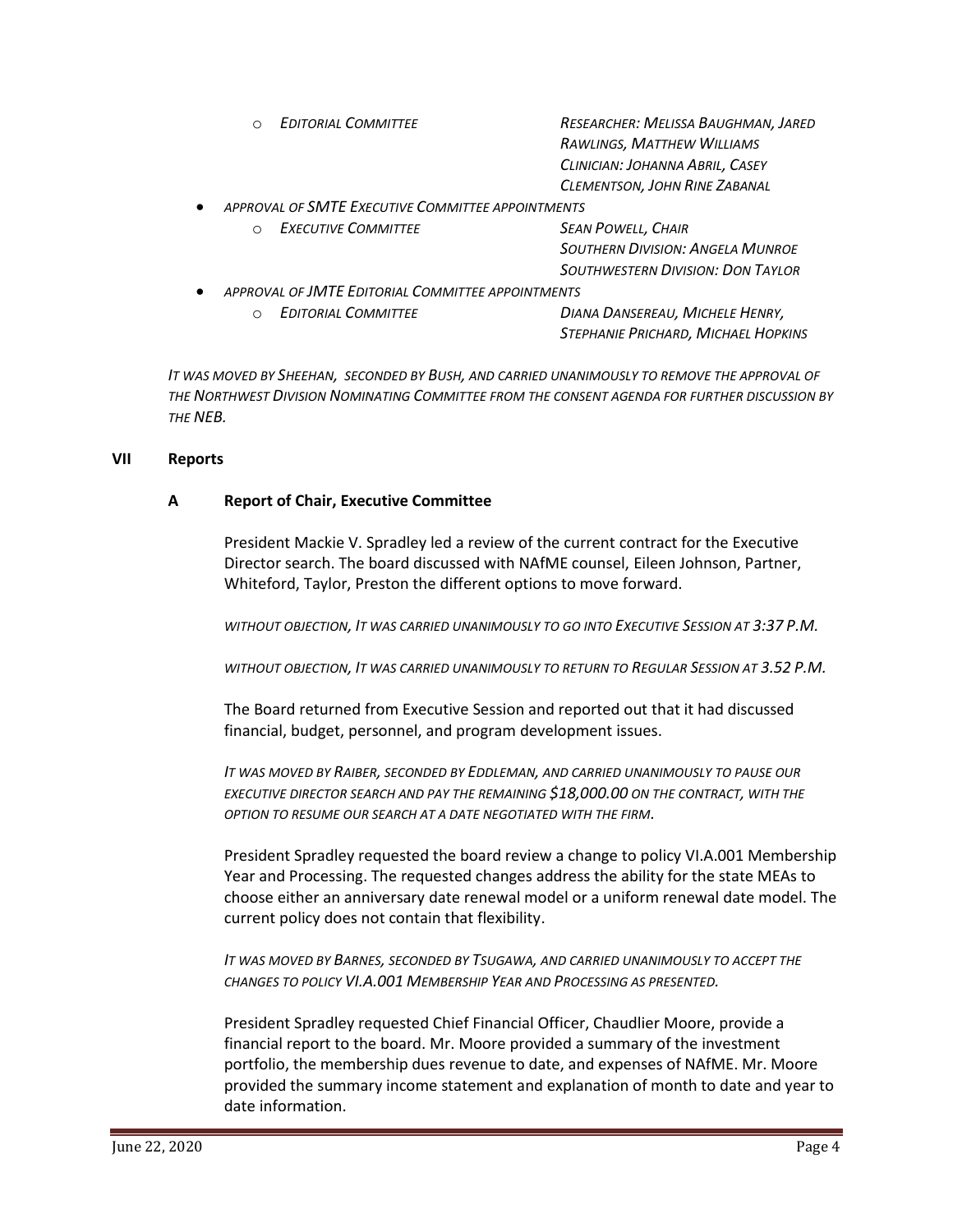President Spradley led the annual review of the Codified Policies of the Association.

### **B Report on NAfME Elections**

The Southwest Division Candidates submitted by the Division Nominating Committee were approved on the consent agenda. See page 2.

*IT WAS MOVED BY SHEEHAN, SECONDED BY BUSH, AND CARRIED UNANIMOUSLY TO REMOVE THE APPROVAL OF THE NORTHWEST DIVISION NOMINATING COMMITTEE FROM THE CONSENT AGENDA FOR FURTHER DISCUSSION BY THE NEB.*

### **VIII Appointments**

**A Council Appointments – Division**

Approved in the consent agenda. See page 2.

**B Council Appointments – Interim Division**

Approved in the consent agenda. See page 2.

## **C Council Appointments – Members-At-Large**

Approved in the consent agenda. See page 2.

### **D MEJ Editorial and Advisory Committee Appointments**

Approved in the consent agenda. See page 2.

### **E JRME Editorial Committee Appointments**

Approved in the consent agenda. See page 2.

**F Update Editorial Committee Appointments**

Approved in the consent agenda. See page 2.

**G SMTE Executive Committee Appointments**

Approved in the consent agenda. See page 2.

**H JMTE Editorial Committee Appointments**

Approved in the consent agenda. See page 2.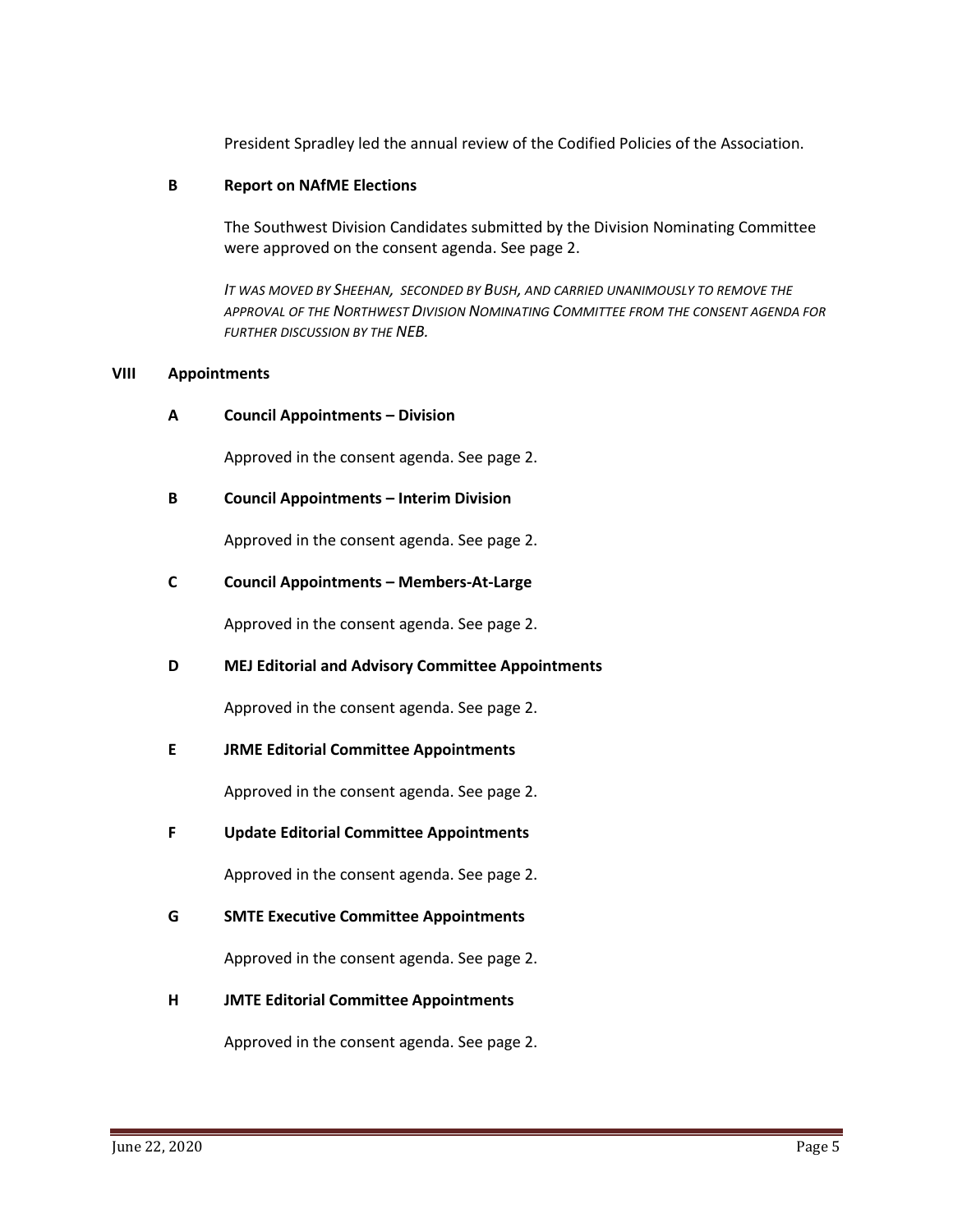### **IX New Business**

### **A NASS & Fall 2020 Division Common Agenda Items**

President Spradley informed the board of the details for National Assembly 2020 and Division Meetings at National Assembly. President Spradley gave thanks to all the board members for their work in planning National Assembly and asked them to be active participants during the meetings at National Assembly. Topics discussed for Division Meetings included a financial overview, a discussion of how best to assist states through an upcoming fall membership campaign, and an update on the technology situation of the association.

### **X Adjournment**

*IT WAS MOVED BY HODGSON, SECONDED BY SALVADOR, AND CARRIED UNANIMOUSLY TO ADJOURN THE NATIONAL EXECUTIVE BOARD MEETING ON MONDAY, JUNE 22, 2020 AT 4:23 P.M. CENTRAL TIME.*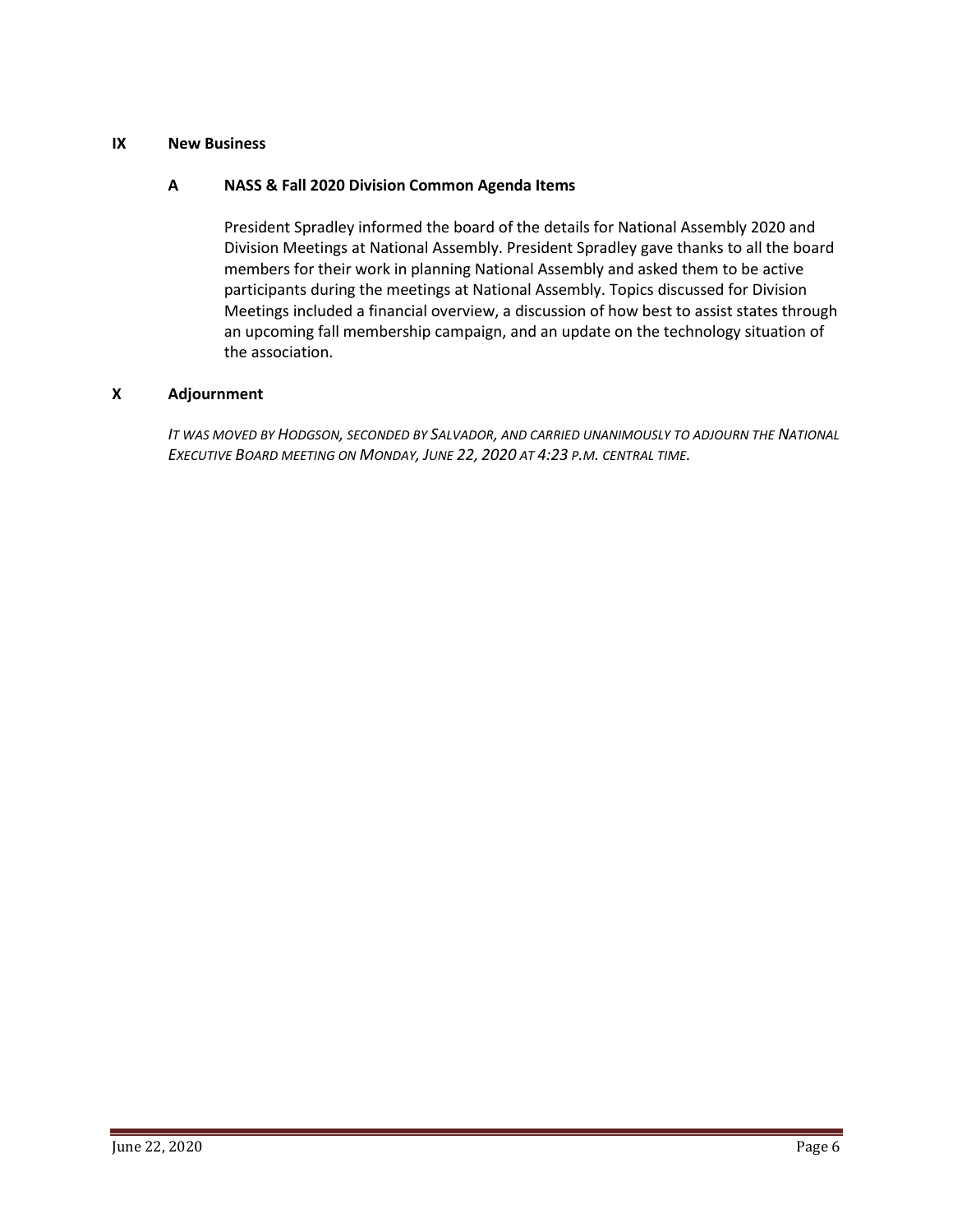# Appendix A



# **National Executive Board Agenda Monday, June 22, 2020 - 2:00pm-4:30pm CENTRAL Virtual Meeting**

| I            |         | Review & Adoption of Agenda                     |               |          |
|--------------|---------|-------------------------------------------------|---------------|----------|
|              |         | Confirm the Consent Agenda                      |               |          |
|              |         | Approval of Northwest Division Nominating       |               |          |
|              |         | <b>Committee-Division President-Elects</b>      | Consent       | Page 1-3 |
|              |         | Dusty Molyneaux (MT)                            |               |          |
|              |         | Isaac Robbins (ID)                              |               |          |
|              |         | Approval of Southwest Division Nominating       |               |          |
|              |         | <b>Committee-Division President-Elects</b>      | Consent       | Page 1-3 |
|              |         | Gary Brandes (MO)                               |               |          |
|              |         | Martha Gabel (KS)                               |               |          |
|              |         | Approval of NAfME Representative Council        |               |          |
|              |         | Appointments by Division                        | Consent       | Page 1-3 |
|              |         | Approval of Interim Appointment                 |               |          |
|              |         | Council for Innovations- Southern               |               |          |
|              |         | Division                                        | Consent       | Page 1-3 |
|              |         | Approval of Interim Appointment                 |               |          |
|              |         | Council for Music Composition-Western           |               |          |
|              |         | Division                                        | Consent       | Page 1-3 |
|              |         | Approval of NAfME Representative Council        |               |          |
|              |         | Appointments - Members-At-Large                 | Consent       | Page 1-3 |
|              |         | Approval of MEJ Editorial and Advisory          |               |          |
|              |         | <b>Committee Appointments</b>                   | Consent       | Page 1-3 |
|              |         | Approval of JRME Associate Editor and Editorial |               |          |
|              |         | <b>Committee Appointments</b>                   | Consent       | Page 1-3 |
|              |         | Approval of UPDATE Editorial Committee          |               |          |
|              |         | Appointments                                    | Consent       | Page 1-3 |
|              |         | Approval of SMTE Executive Committee            |               |          |
|              |         | Appointments                                    | Consent       | Page 1-3 |
|              |         | Approval of JMTE Editorial Committee            |               |          |
|              |         | Appointments                                    | Consent       | Page 1-3 |
|              |         |                                                 |               |          |
| $\mathbf{I}$ | Reports |                                                 |               |          |
|              | A       | Report of Chair, Executive Committee            |               |          |
|              |         | <b>Executive Director Update</b>                | Informational | Page 4   |
|              |         | Policy Change<br>$\bullet$                      |               |          |
|              |         | VI.A.001 Membership Year and Processing         | Action        | Page 4-9 |
|              |         |                                                 |               |          |